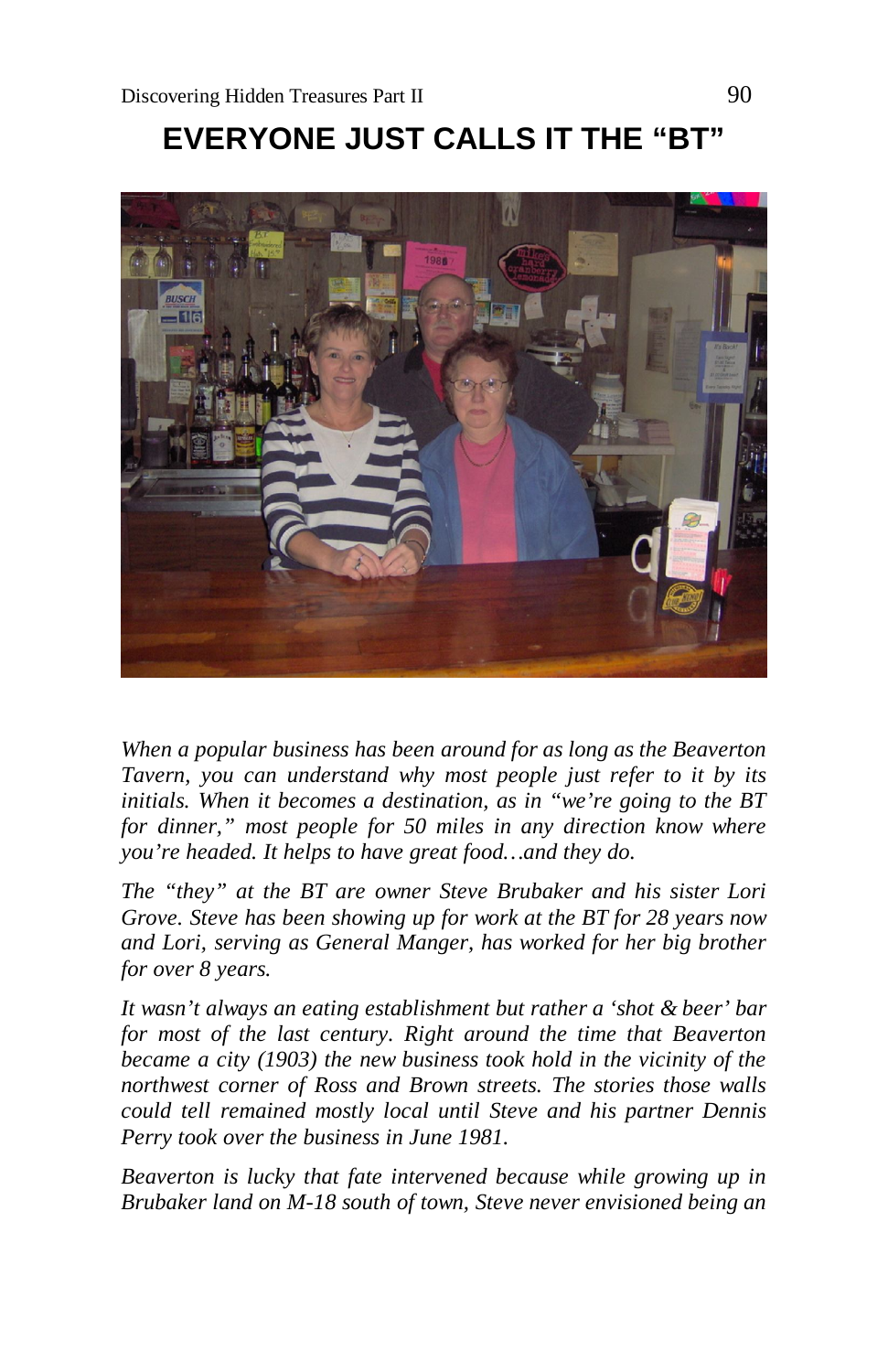*entrepreneur in his hometown. The fear of the infamous draft lottery took him away the first time.*

*"After high school, I had visions of becoming a jungle grunt in the Army if I drew a low number," said Brubaker. "So like a fool I enlisted in the Air Force before my number was drawn and of course, it was up in the 300's (laughing)!"* 

*Upon his return after four years (never getting to the jungles of Vietnam), unemployment in the area forced Steve to head west. He and his good friend Dennis took up residence on the beaches of southern California and set out to make their fortunes.*

*"I started driving truck for a moving company, bought some real estate and was living in the fast lane," admitted Steve. "After eight years, I needed to get out or my lifestyle was going to kill me. So Dennis and I decided to come back to Michigan and look for a bar/restaurant to buy."*

*"We came within an eyelash of buying a place in the Traverse City area when Lloyd Broka offered to sell us the BT."*

*Lori was a stay–at-home girl. She married her high school sweetheart and went to work for the schools in the kitchen and eventually the classroom. Then she ran a gift shop and marketed her hand-painted projects at craft shows.*

*"When growing up Steve and I weren't close because of our age difference, him going into the service and then moving to California. The whole family was glad when "big brother" moved back home," Lori recalled. "I always looked up to him…still do, but we really complement each other working at the BT."*

*The idea of adding Mexican food came about from Steve's days in California. "We loved the Mexican food out west and when we came back here there wasn't any Chi Chi's or Taco Bells or really any good Mexican food restaurants in the area. So we started expanding and adding to the menu," Steve said.*

*From three employees in the early Brubaker/Perry days to over 30 employees now, the BT didn't become a destination without a lot of hard work. For many years, Steve would bartend the day shift and Dennis took the nights for a week. Then they would switch shifts the next week.*

*They sold the business after almost 20 years of serving the locals. The deal eventually didn't work out but Dennis had already moved to*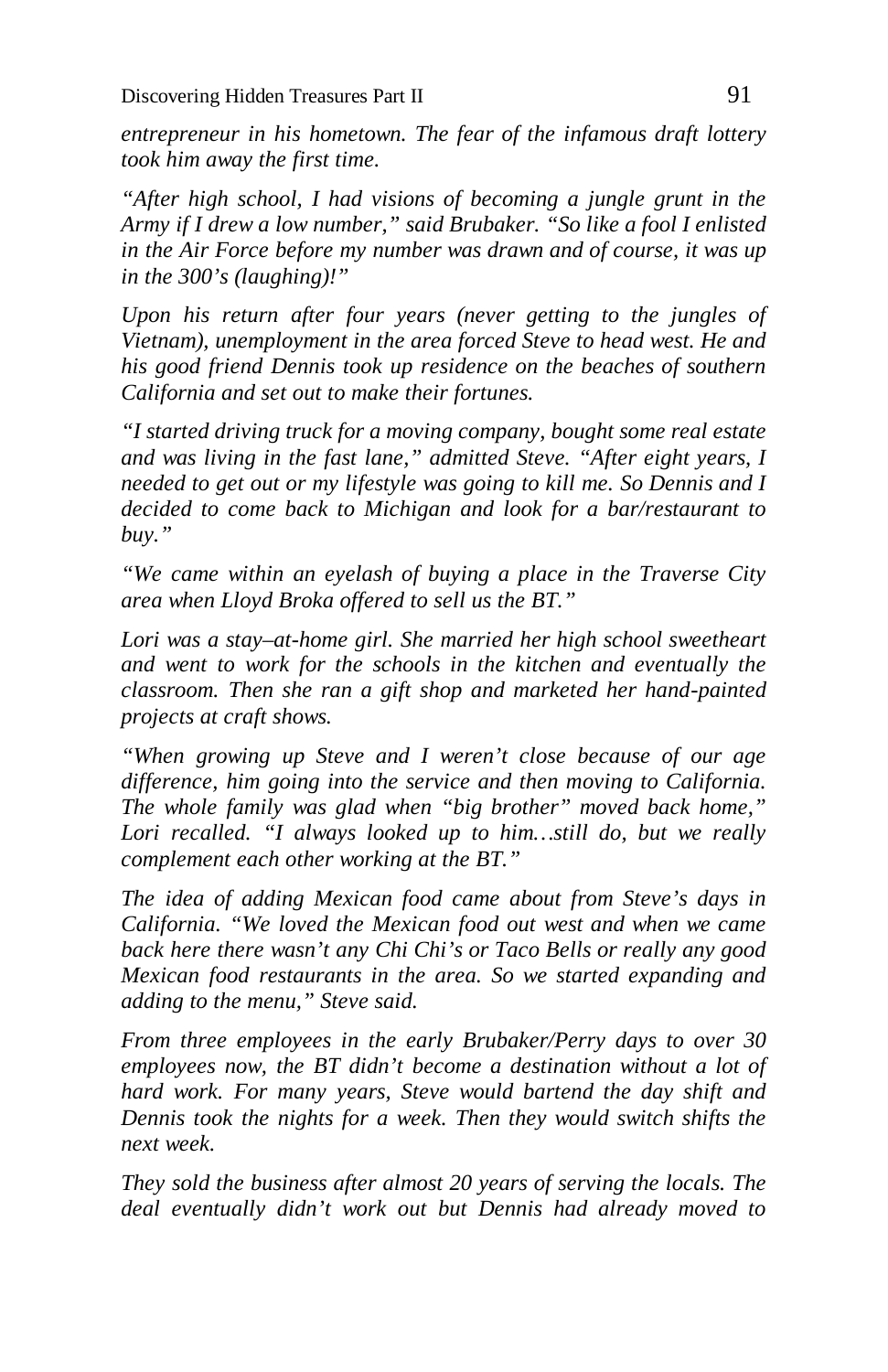*Montana so Steve made the decision to buy his partner out and Lori came in to help.* 

*Most people remember the TV show Cheers, which was about a local bar/restaurant where everyone knew your name. Steve and Lori admit they serve so many out-of-towners now that it's great to see some of the regulars come in…they still remember those names.*

## **ROR: When did the BT go from a shot & beer to margaritas and burritos?**

**Steve:** We needed to get into the restaurant business really because the drinking laws got real strict in the mid-80's and we wanted to expand. My wife Jodi was the only cook back in the kitchen for years. She started the Mexican theme in 1987.

Lori: The menu has a large variety now and we keep changing, trying new things. We're known for the Mexican food but we've also got broasted chicken, pizza and prime rib.

# **ROR: What's the biggest myth or misunderstanding about the BT?**

**Steve:** It's name, the Beaverton Tavern, is misleading. We're not a bar but rather a restaurant that serves cocktails with a meal.

Lori: We still hear about people who don't want to go into a bar to eat. Some people will actually wait for a table to open up on the west side or others want to be served on the bar side because they like the atmosphere over here better. We try to please everyone.

# **ROR: What's your favorite meal?**

Steve: All our food is great...right? (absolutely!) Seriously, I love our homemade soups and I'm not saying that just because I make'em.

Lori: I love the broasted chicken. That's my favorite. But I like the nachos too. It's really hard to pick.

# **ROR: How do you keep the employees motivated?**

Lori: We try to keep things new and fresh and we try to make the work environment friendly. But we do have a big menu and it's hard work. We have appreciative clientele and the tips are good, which also helps.

**Steve:** We've been lucky to have employees stay with us for years. Some have been with us for over 20 years. Everyone knows his or her job. They open the doors in the morning, turn on the lights and go to work.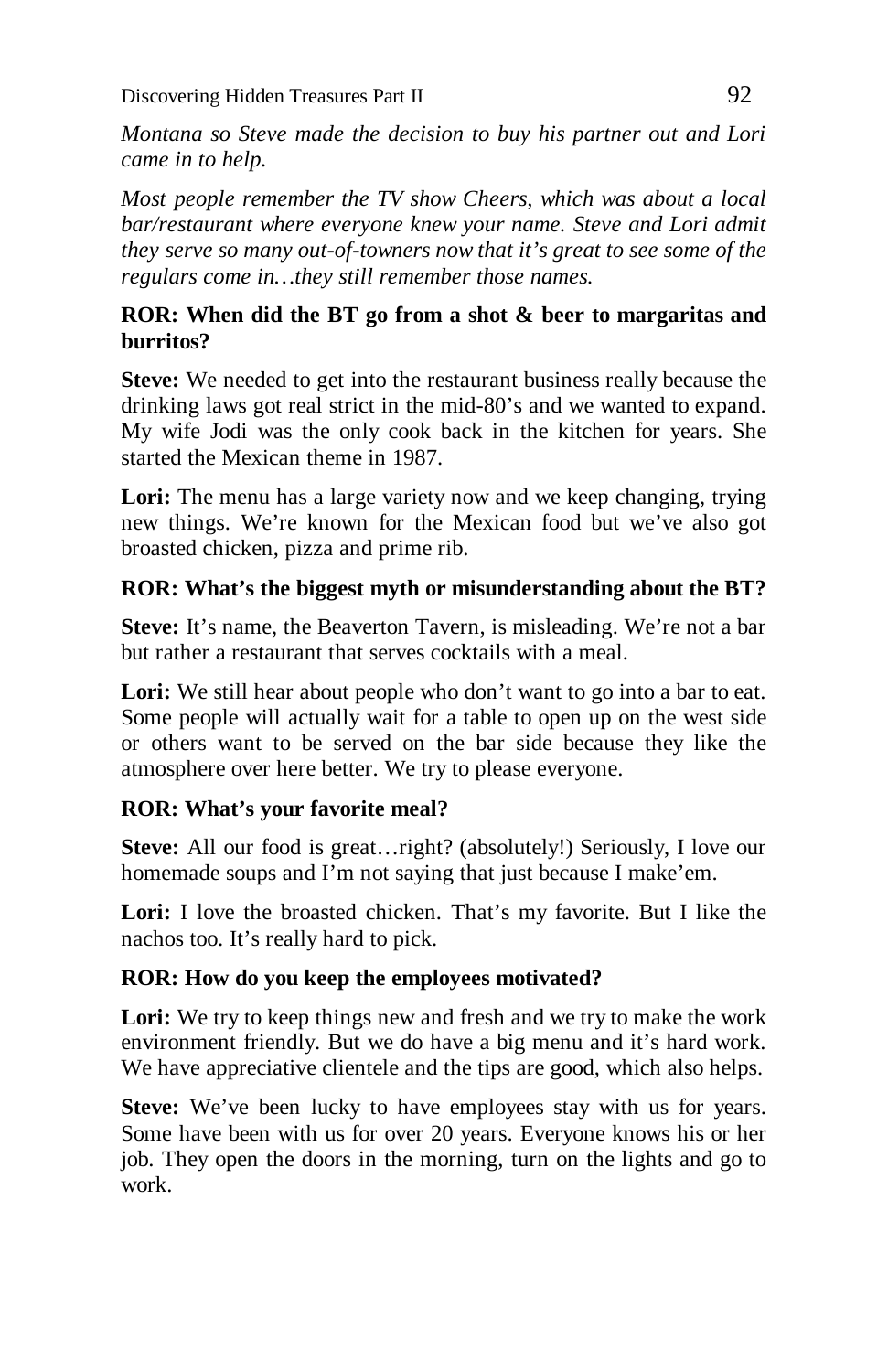#### **ROR: Steve, I want you to describe Lori and Lori, you describe Steve.**

**Steve:** She's the General Manager but really she's the General (laughing). She's family and she really saved me. She's a lot like our mother…take barely nothing and turn it into dinner.

Lori: Steve can make friends with ANYONE. He doesn't give himself enough credit for making this business work, especially when he'd give you the shirt off his back if he believed in you. But he works hard because he worries about the employees more than he does himself.

## **ROR: Can you share a few humorous events?**

Lori: Well, there was a guy who came in for a meal one night and didn't realize until he got up to go to the restroom that he'd forgotten to put his pants on…just had his long johns on and he wasn't even drinking!

# **ROR: Can you think of any celebrities that have been in here?**

**Steve:** Practically every politician from around here has been in... think to eat rather than try to get votes (laughing). The Howe's have brought in some big name NASCAR people like Rusty Wallace. I'm sure there have been quite a few we never knew were here.

Lori: It is funny to hear people talking about the BT. I was in a restaurant in Tennessee one time and overheard some people talking about this great Mexican restaurant in Beaverton, Michigan. They were saying 'you wouldn't believe the burritos they serve.'

## **ROR: Ok, one of your big promotions is the BT 7 lb. burrito. Has anyone actually sat down and ate one of those things?**

**Steve:** You wouldn't believe how many of those things we sell and I've personally witnessed quite a few people sit right there and eat the whole thing. Most of the time it's for a table of four.

**Lori:** We actually had one man eat two of them. He got up and walked out but we never did hear if he survived.

#### **ROR: What was your best promotion and worst?**

**Steve:** The best was the turtle races we used to do on the 4<sup>th</sup> of July. We eventually had to stop because it was getting crazy and the liability got too high. The worst was probably our homemade ice cream. It was great ice cream but this really isn't a good location parking wise to stop in for an ice cream. Also I was spending all my time down in the